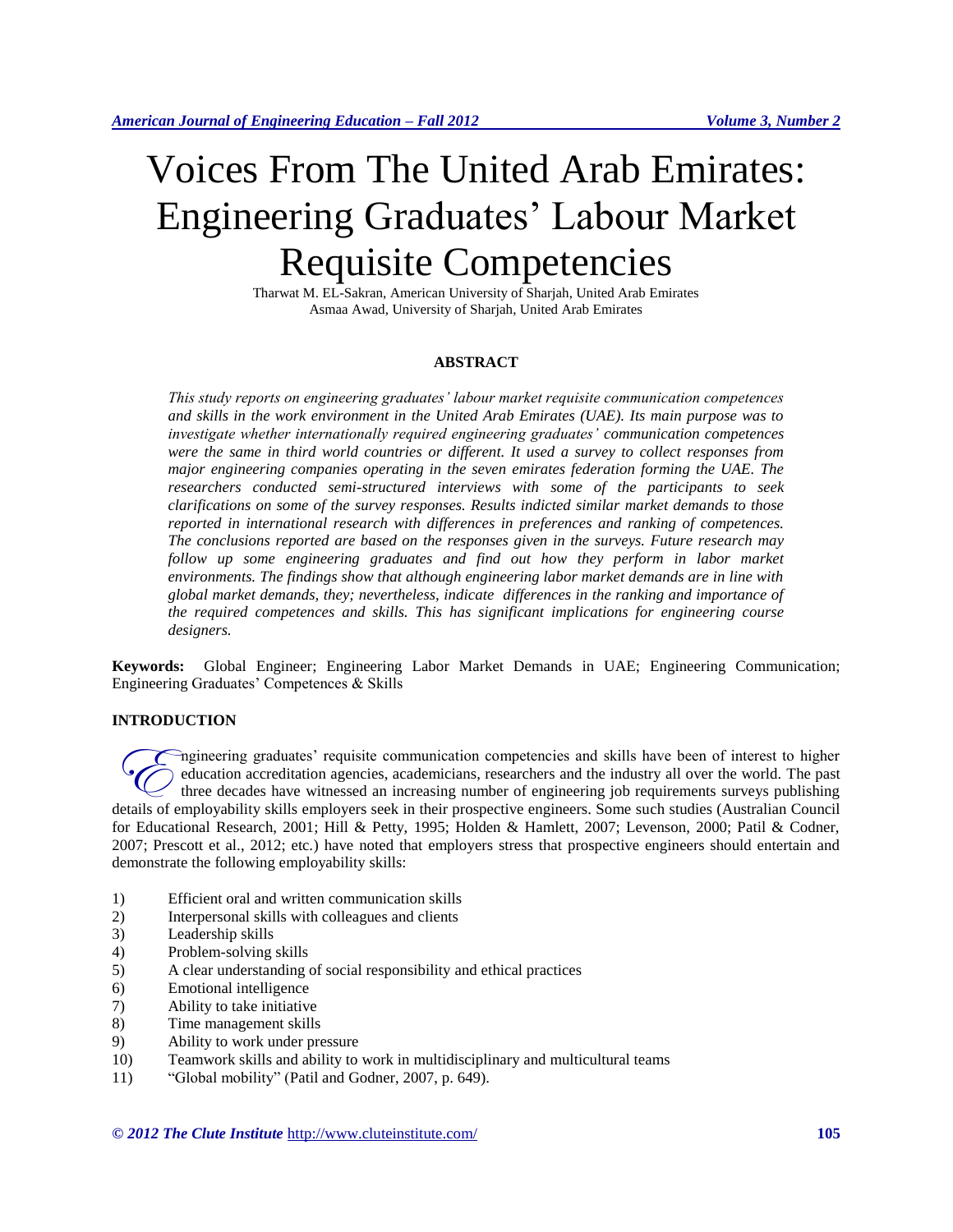As a result and in line with the calls for mobile global engineering graduates and the requirements of the Accreditation Board for Engineering and Technology (ABET), engineering colleges have become increasingly aware of the need to provide more than the traditional technical discipline-based education for their students, realizing the fact that sound knowledge of engineering theory and practice alone is no longer sufficient to meet the demands of the market place. Consequently, students graduating from engineering programs are expected to have an effective range of communication skills and to have developed collaborative work practices to meet labor market demands.

However, research (e.g., Wickramasinghe & Perera, 2010) suggests that employability skills may vary from one region to another and from one company to another. Therefore, it is the purpose of this study to probe into engineering labour market requirements from newly graduated engineers in the United Arab Emirates (UAE); a region classified as a third world developing country. The UAE is located on the crossroads between East and West and hosts a vast number of national, multinational and international engineering companies. It is expected that the findings will reveal engineering companies' communication requirements in the United Arab Emirates and guide engineering syllabus designers to make courses responsive to local and global market requisite communication needs and skills. The research aims to find answers to the following questions:

#### **Research Questions**

- 1. What employability skills do engineering companies employers in the UAE want new recruits to have?
- 2. Are these different from those reported on in internationally published peer-reviewed research?

# **METHODOLOGY**

#### **Data Collection Tools & Procedures**

For the purposes of this research, a survey was designed and deployed via the Surveymonkey. com site to 100 engineering companies based in the seven emirates, which form the United Arab Emirates Federation. The survey items were based on labor market requisite employability skills and communication competencies recurrent in engineering communication and education research (e.g., Ashman, Scrutton, Stringer, Mullinger, & Willison (2008); Kaewpet (2011); Male, Bush & Chapman (2010); Spinks, Silburn, & Birchall (2006); Martin, Maytham, Case, & Fraser (2005) Rychen and Salganik (2003); Perusich, Davis, Laware, & Taylor (2007, TSE-2 ); Wickramasinghe & Perara (2010)). The survey consisted of 10 major questions (see Appendix) as follows: (1) demographics, and (2) ranking the desired communication competences and skills in engineering graduates in terms of their importance, (3) formal and informal communication activities that take place in the engineering companies surveyed, and a two four-point Likert Scale questions, ranging from Strongly agree (4), Agree (3), Disagree (2) to Strongly disagree (1), in addition to a column titled "Non-applicable" in case some of the respondents viewed that (a) statement(s) expressed ideas that they were not applicable or required in new recruits . The statements (see appendix) requested the participants to rate newly recruited engineering graduates in terms of certain personality attributes and workplace requisite communication skills, such as problem-solving, self-confidence, teamwork skills and written and oral communication skills, etc.

The responses to each of the statements included in the two Likert-Scale questions are counted and presented in the results section of this paper as percentages. These refer to the numbers of respondents who marked the choices given; that is, "Strongly agree" "Agree", "Disagree", "Strongly disagree" or "Not applicable". **In all cases, the combined number of those who ticked "strongly agree and "agree" for a given statement was divided by the total number of participants in the survey.** The survey also contained the following two questions:

Have you ever encountered a situation where you have had to offer the newly recruited engineers in-house training to improve their employability skills (communication or personality traits)? If yes, what issues did you cover?

<sup>-</sup> Do you think universities should pay more attention to employability skills and personality attributes along with the academic ones? If yes, how?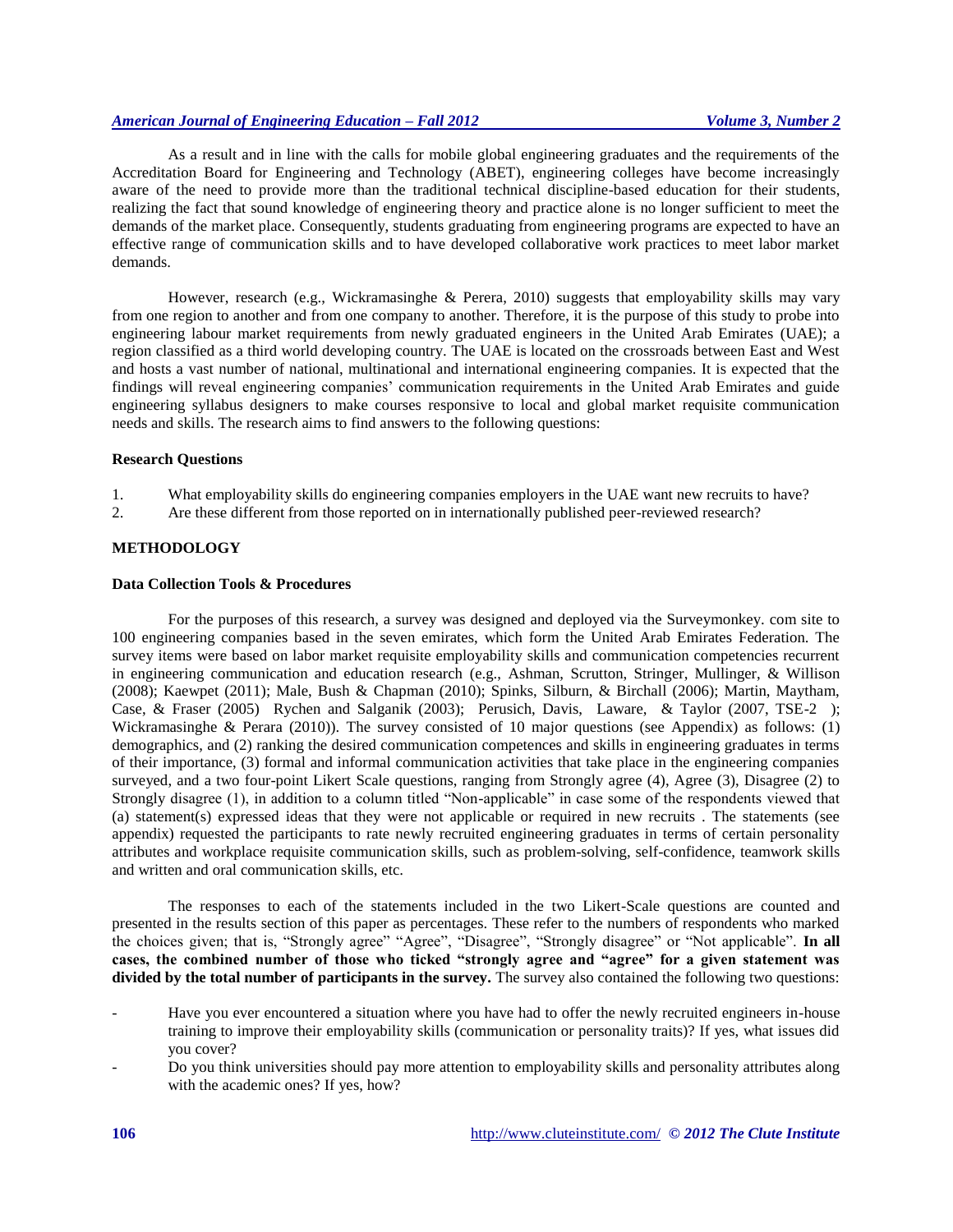Reminders were sent to all employers on a weekly basis for a period of eight weeks. The overall response was 41. The survey questions were prepared by the two authors and the survey itself was uploaded on Surveymonkey and deployed by the second author. In a few cases, the authors had to conduct some semi-structured interviews to clarify responses given in the survey.

#### **Participants**

Forty one (41) senior ranking and experienced engineers working in key positions in several UAE-based companies responded to the survey questions and statements. Their percentages, in terms of company activities were: 4.9% from manufacturing companies, 39% from construction companies, 26.8% from high tech companies and 29.3% from a host of companies dealing in other engineering activities. The participants consisted of 16 females and 25 males. They all had been involved in interviewing, recruiting and closely supervising a good number of engineering graduates ranging from 5.0% to 57.5% as shown in Table 1 below:

| Table 1. Numbers of recently recruited engineers in the companies surveyed |                    |  |  |  |  |
|----------------------------------------------------------------------------|--------------------|--|--|--|--|
| <b>Numbers of recent recruits</b>                                          | <b>Percentages</b> |  |  |  |  |
| - ( )                                                                      |                    |  |  |  |  |
| $6-10$                                                                     | 25.0               |  |  |  |  |
| 11-15                                                                      |                    |  |  |  |  |
|                                                                            | ت که ۱             |  |  |  |  |

**Table 1: Numbers of recently recruited engineers in the companies surveyed**

The participants represent national, international and multi-national engineering companies actively involved in the UAE engineering environment.

#### **RESULTS**

Although **the combined responses (i.e., strongly agree and agree**) show that newly recruited engineers exhibit excellent internet surfing skills (81.3%) and a good sense of work ethics (97.1%), they also indicate deficiencies in fresh engineering graduates' oral and written communication skills and some other personal attributes as will be detailed below. 60% of the respondents report that newly recruited engineers can neither take initiative nor handle activities that need critical thinking skills without help and assistance from senior engineers. Percentages also show that new recruits lack good management skills (54.9%), problem solving skills (50.9%) and are not reliable, a serious claim that was further investigated in the semi-structured interviews. It was explained as: "We cannot give them a task and leave them work on their own; they still need to be kept under direct and close supervision until they learn the way things are done in the work environment". Results also show that new recruits are not able to prepare and keep work e-portfolios (53.3%), an issue that previous research overlooked. Furthermore, 70% stated that new recruits have sound engineering knowledge, but still do not know how to implement it in real life situations.

Conversely, 84.3% say that their new recruits are able to work in teams, punctual (72.2%), flexible (76.4%), dress appropriately for the job (82.3%), innovative (70%) and can work under pressure (71.6%). Yet, as far as new engineering recruits` oral and written communication skills are concerned, the responses show deficiencies in their ability to appropriately write and structure a technical report (73.2%), memos (78%) and produce audience sensitive formal email messages (100%). Furthermore, respondents claim that new recruits need politeness strategies and good English to actively participate in company social gatherings (61.0%), informal staff meetings (73.2%), formal company discussions (85.4%) and engage in phone conversations with clients (75.6%). When asked to rank oral communication skills that new recruits direly need, the respondents listed presentation skills as number 1 and active participation in workshops as number 2.

In response to the question: Do you supply in-house training to make up for some of the competences that new recruits lack, 40.6% have stated that they do. They have also added that such training deals with:

- Production of well-written technical reports.
- Efficient oral communication skills in English.

*© 2012 The Clute Institute* http://www.cluteinstitute.com/ **107**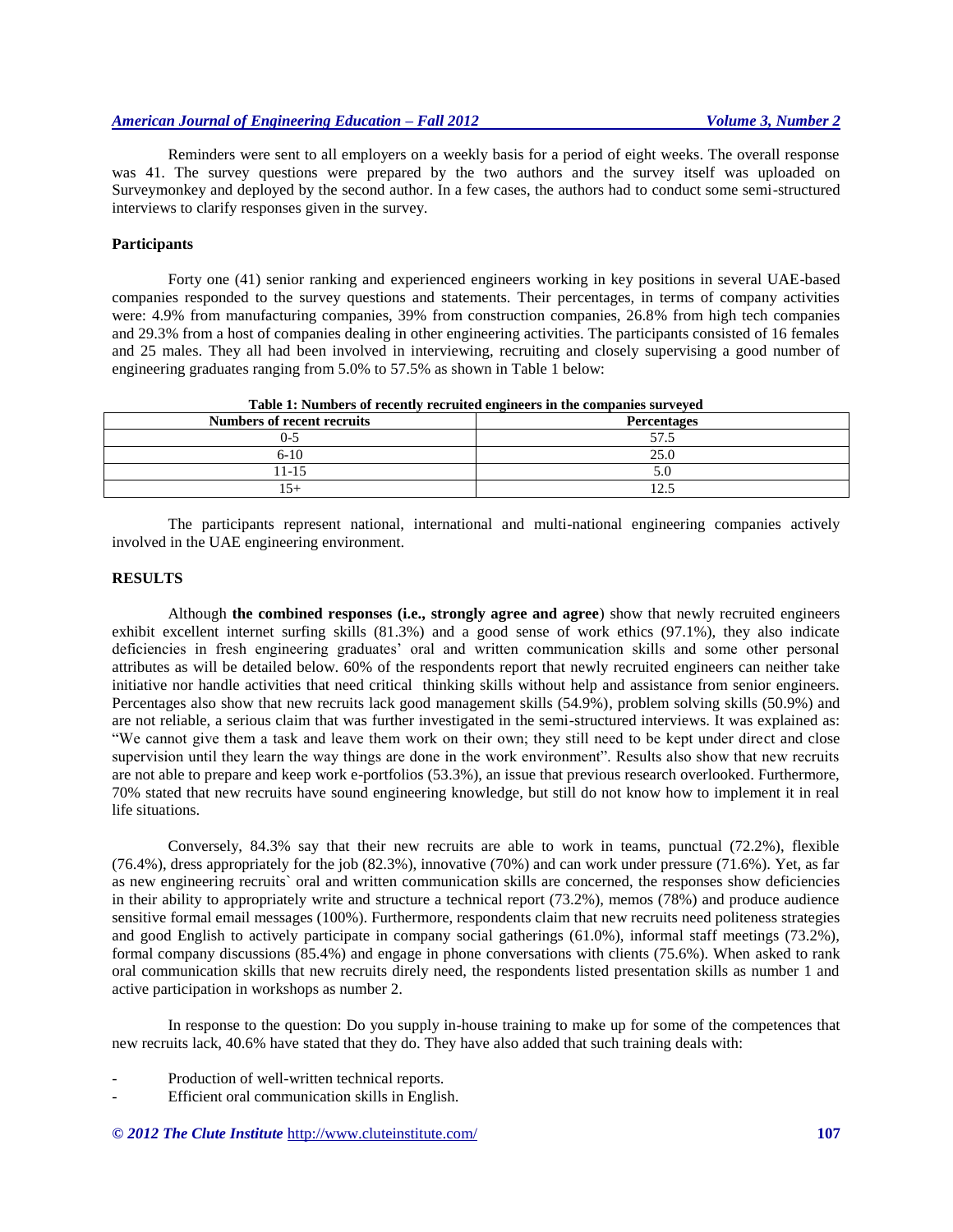- Problem-solving techniques.
- Time management skills.
- Etiquettes for dealing with customers.

In response to the question: What do you think engineering colleges should do to help you? , 90.3% remarked that universities should, in addition to supplying field-specific engineering knowledge, focus more on:

- Presentation skills
- Technical report writing
- Engineering case studies
- More training in relevant companies during summer vacations
- More cooperation with community of practice (industry)
- Offer more workshops and seminars

Although 61% of the respondents were males and 39% were females, all reported similar perceptions of deficiencies; that is, no gender differences were found in the responses. Since the data did not follow any distribution, validity of statistical tests becomes questionable. Furthermore, the small number of participants from both genders would not provide reliable results. However, looking at the graphical representation of the data (see below), it can be argued that there is no noticeable difference(s) between the respondents in terms of their gender. For example, in the response to the statement on dress code, both male and female respondents reported similar perceptions (see Fig. 1 below). Figure 2 shows similar responses to the statement on engineering graduates' problem-solving ability. This may indicate that both male and female respondents, being in professional managerial positions for long periods and aware of work environment requirements, know exactly, regardless of their gender, what skills new recruits should possess to appropriately function in today's engineering labour market environment.



**Figure 1. Dress code**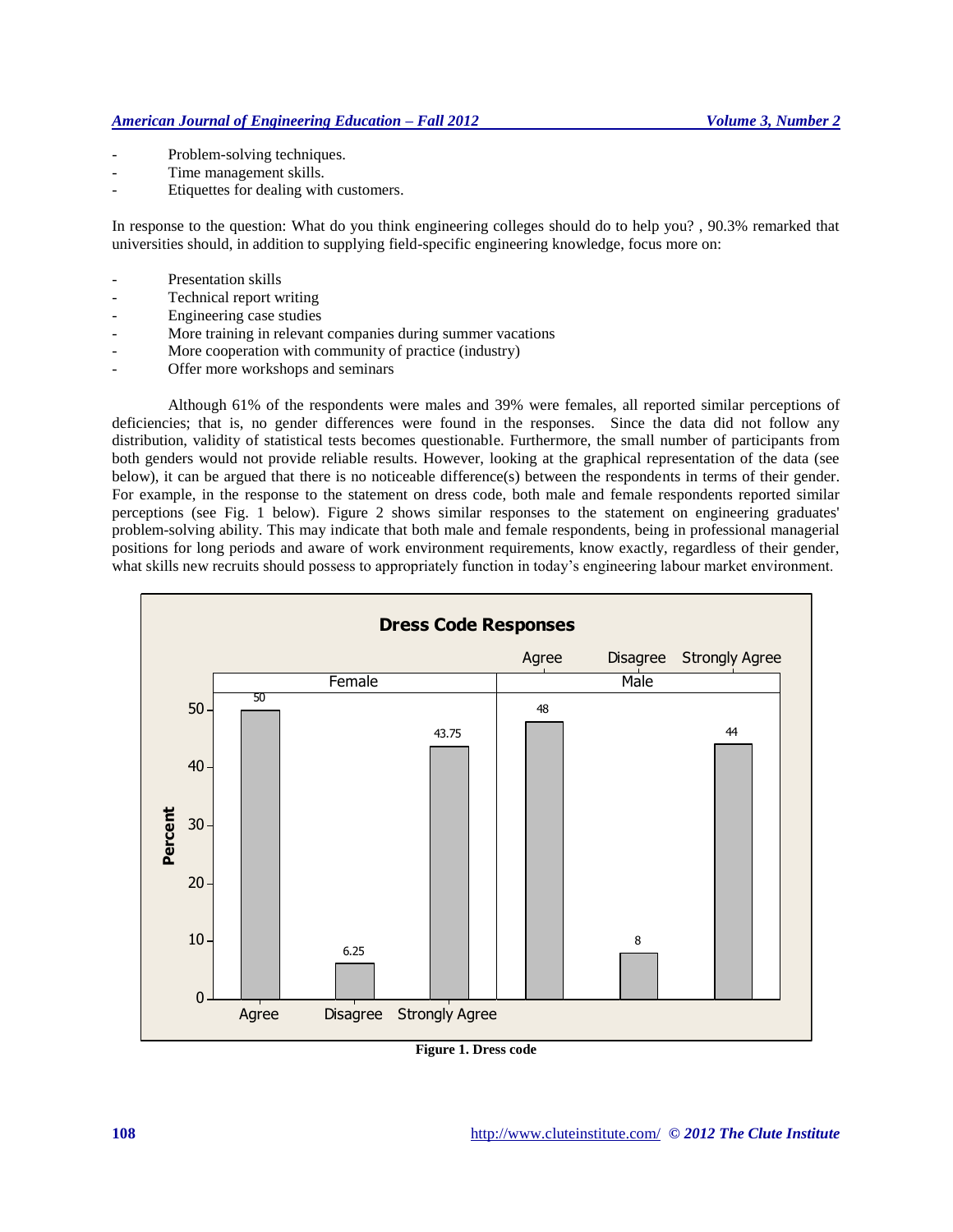

**Figure 2. Problem-Solving Responses**

## **DISCUSSION AND RECOMMENDATION**

It is no surprise that the reported results corroborate international research findings concerning new recruits' communication shortcomings and deficiencies in personality attributes. This, we believe, may be the result of the world becoming more of a global village and the wide spread of international and multinational companies all over the world because of cheap labor and, maybe, better markets and outlets. The only differences noted are in the ranking of the required skills. For instance, effective and efficient communication skills in both oral and written English are given priority over others. This may have been a result of the English language becoming the lingua franca in various non-English speaking countries (Kassim & Ali, 2010) and the surveyed companies' connections with mother companies abroad. This may also be the reason for many companies in the region only wanting to recruit engineering graduates of foreign English language medium universities operating in the UAE, a point which calls for further investigation.

It seems that whatever universities do, there will always be a gap between graduates` level of competences and practices in the work place. Research (e.g., Amare & Brammer, 2005) indicates that there is a difference in practice between what universities do as far as communication skills are concerned and what really happens in the labor market. This calls for greater co-operation between academy and industry to close any existing gaps between what is taught in universities and what is practiced in the work environment. Colleges of engineering in non-English speaking countries should recognize the fact that English fluency is a necessary condition for success in a global economy (Kaewpet, 2011). Therefore, a strong emphasis should be placed on developing excellence in communication skills, both written and oral, an important issue that should be accorded extra focus in non-English speaking countries.

The above results point to the need for including more communication and humanity focused courses in the engineering curriculum or, if not possible, embedding the required competences in engineering courses and making them an integral part of their learning objectives. For instance, engineering instructors could ask students to give oral presentations of course projects to develop and enhance students' presentation skills. They could also require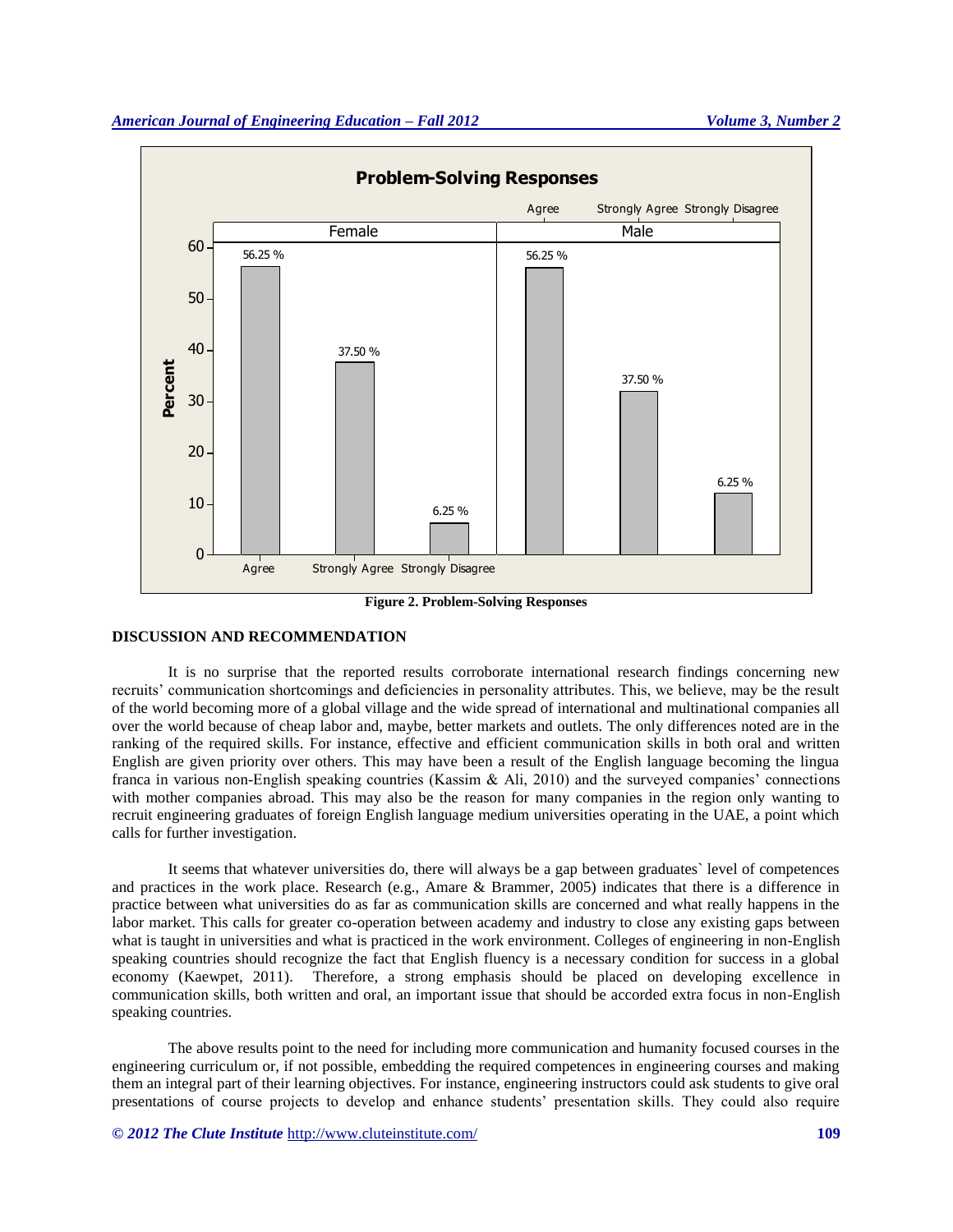students to organize students' conference in which they report and present their research project results. This should be coupled with a requirement that students present well-structured written reports. Closing and/or narrowing the gap between engineering instructors', English language communication specialists' and engineering company managers' perceptions of labour market communication requirements will only take place when close cooperation and coordination materializes between the three parties. This could be negotiated and implemented during students' internship periods. The first two parties may pay visits to interns and obtain first-hand information on the type(s) of communication activities the companies providing the training uses. On a related note, internship periods need to be extended to provide students ample opportunities to apply their classroom learning to field-related problems; that is, relate theory to practice and become aware of work environment requirements.

To conclude, professional communication skills (presentation skills; writing proposals; writing reports; writing calls for meetings; preparing meeting agendas; minute-taking; documenting decisions; writing formal email messages (Wang & Aaltonen, 2004) and writing memos (Amare & Brammer, 2005)) should be given precedence in communication courses and other engineering courses. Teaching all employability skills in one course may be a near impossible mission. Employability skills should also feature in colleges' comprehensive exit exams to ensure that graduating students have attained the required skills and attributes and meet the characteristics of a "global engineer" (Grandin and Hirleman, 2009). Comprehensive exit exams may also include an oral component for which practicing engineering managers could be invited to participate in. That is, they may become members of oral exam committees and ascertain that graduating students meet workplace requirements. Besides, colleges of engineering should involve the industry (e.g., Zinser, 2003) in the decision making process by asking them to report on the performance of recently employed graduates and whether they satisfy labor market needs or not and communicate any shortcomings.

## **AUTHOR INFORMATION**

**Dr. Tharwat M. EL-Sakran** is a professor of linguistics in the English Department at the American University of Sharjah in the United Arab Emirates. He has published several papers on teaching English for specific purposes, cross-cultural communication, translation and interpreting and discourse analysis. He is also the author of a book titled 'News Translation: Strategies and Techniques' and the co-author of three other books titled 'English for Media', 'Bank Translators', and 'The Study of Language'. His research interests are in the fields of: Teaching English for Specific Purposes (TESP), contrastive linguistics, TEFL/TESOL, pragmatics, translation and discourse analysis. He could be contacted at the following email address: [telsakran@aus.edu](mailto:telsakran@aus.edu) (Corresponding author)

**Dr. Asmaa Awad** is an assistant professor in the English Department in the University of Sharjah, Sharjah, United Arab Emirates. Dr. Awad has participated and presented in national and international conferences on teaching English as a foreign and second language. She has been teaching English language skills to tertiary level students in the United Arab Emirates for the past 15 years. Her research interests include: TEFL, TESP and Computer-based communication. Dr. Awad could be contacted at the following email address: [aawad@sharjah.ac.ae](mailto:aawad@sharjah.ac.ae)

## **REFERENCES**

- 1. Accreditation Board for Engineering and Technology Inc. (ABET). Retrieved from: <http://www.abet.org/>
- 2. Amare, N. & Brammer, C. (2005). Perceptions of memo quality: A case study of engineering practitioners, professors, and students. *Journal of Technical Writing and Communication,* 35 (2), 179-190.
- 3. Ashman, P. J., Scrutton, S., Stringer, D., Mullinger, P. J. & Willison, J. (2008). Stakeholder Perceptions of Chemical Engineering Graduate Attributes at the University of Adelaide. Proc. Chemeca. Newcastle City Hall: New South Wales, Australia.
- 4. Australian Council for Educational Research (2001). Gaduate skills assessment: Summary report, GSA Exit 2000, Camberwell, Vic.: ACER.
- 5. Grandin, J. M. and Hirleman, E. D. (2009). Educating Engineers as Global Citizens: A Call for Action /A Report of the National Summit Meeting on the Globalization of Engineering Education. *Online Journal for Global Engineering Education*: 4: Iss. 1, Article1. Retrieved from: <http://digitalcommons.uri.edu/ojgee/vol4/iss1/1>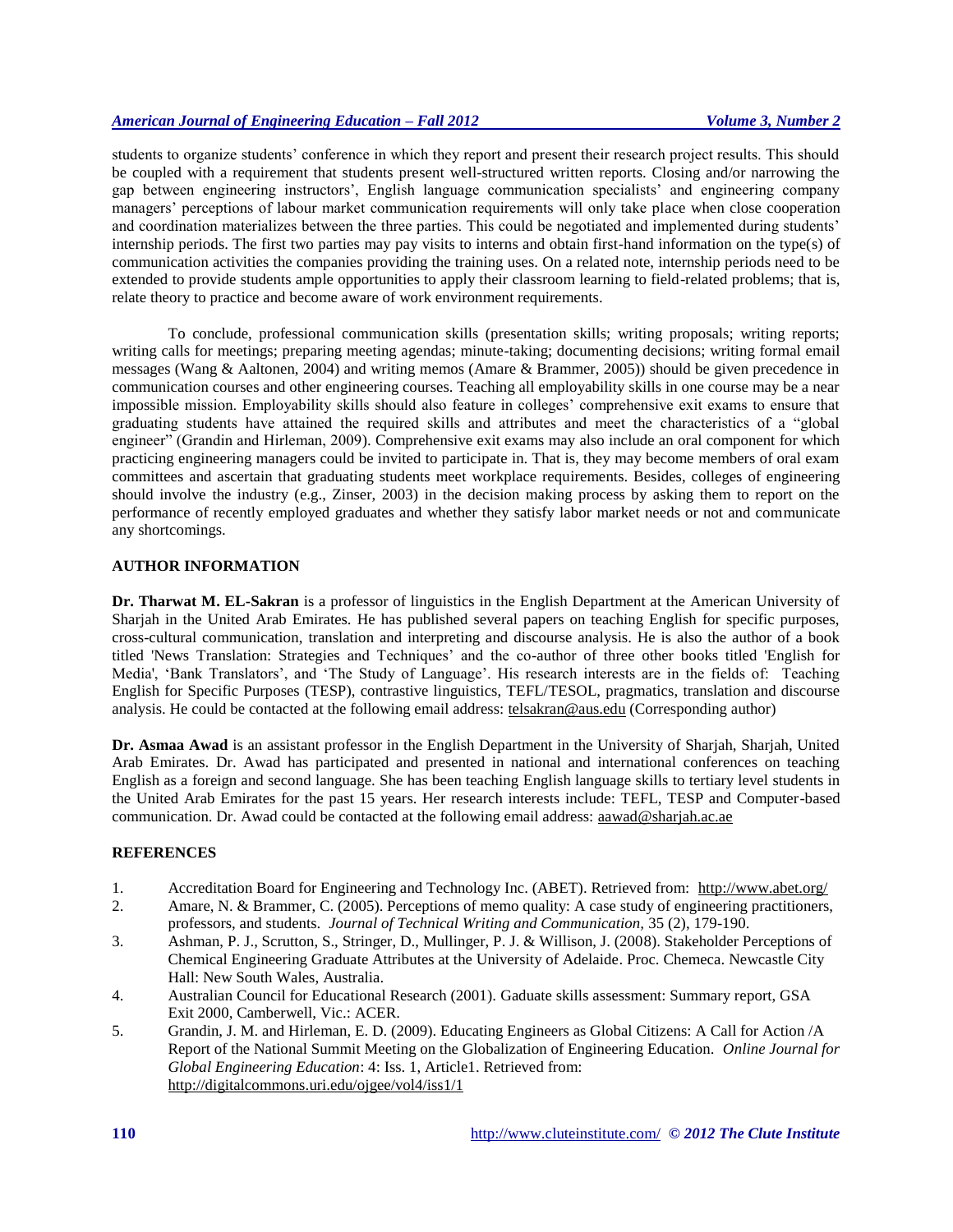- 6. Hill, R. & Petty, G. (1995). New look at selected employability skills: A factor analysis of the occupational work ethic. *Journal of Vocational Education Research*, 20(4), 59-73.
- 7. Holden, R. & Hamblett, J. (2007). The transition from higher education into work: Tales of cohesion and fragmentation. *Education + Training*, 49 (7), 516-585.
- 8. Kaewpet C. (2011). Learning needs of Thai civil engineering students. *The Asian ESP Journal*, 7(3), 80- 106.
- 9. Kassim, H. & Ali, F. (2010). English communicative events and skills needed at the workplace: Feedback from the industry. *English for Specific Purposes*, 29, 168-182.
- 10. Kuenzi, J. J. (2008). CRS Report for Congress: Science, Technology, Engineering and Mathematics (STEM) Education: Background, Federal Policy, and Legislative Action. Congressional Research Service, Washington DC.
- 11. Levenson, L. (2000), Disparities in perceptions of generic skills- Academics and employer. *Industry and Higher Education*, pp.157-163.
- 12. Male, S. A., Bush, M. B. & Chapman, E. S. (2010). Perceptions of competency deficiencies in engineering graduates. *Australasian Journal of Engineering Education,* 16 (1), 55-67.
- 13. Martin, R., Maytham, B., Case, J. & Fraser, D. (2005). Engineering graduates' perceptions of how well they were prepared for work in industry. *European Journal of Engineering Education,* 30 (2), 167–180.
- 14. [Patil, A.](javascript:__doLinkPostBack() & [Codner, G.](javascript:__doLinkPostBack() (2007). Accreditation of engineering education- review, observations and proposal for global accreditation. *[European Journal of Engineering Education](javascript:__doLinkPostBack()*, 32, (6) 639-651.
- 15. Perusich, K., Davis, B., Laware, G. & Taylor, K. (2007). Assessing Teamwork for Accreditation: Understanding What Needs to be Known and Its Integration into Engineering and Technology Curricula. Proceedings from the 37<sup>th</sup> ASEE/IEEE Frontiers in Education Conference, Session T3E, Milwaukee, WI.
- 16. Prasad, G. and Bhar, C. (2010). Accreditation system for technical education programmes in India: A critical review, *[European Journal of Engineering Education](javascript:__doLinkPostBack()*. 35 (2), 187-213.
- 17. Prescott, D. L., El-Sakran, T., Al-Assaf, Y., Albasha, L. & Aloul, F. (2012). Teambuilding, Innovation and the Engineering Communication Interface. *American Journal of Engineering Education,* 3(1), 1-12.
- 18. Rychen, D. S. & Salganik, L. H. (Eds.), (2003). *Key competencies for a successful life and a well functioning society*. [Cambridge: MA,](http://openlibrary.org/search/subjects?q=Cambridge,%20MA) [Hogrefe & Huber.](http://openlibrary.org/search?publisher_facet=Hogrefe%20%26%20Huber)
- 19. Spinks, N., Silburn, N. & Birchall, D. (2006). Educating engineers for the 21<sup>st</sup> century: The industry view. Royal Academy of Engineering, London. Retrieved from: [www.raeng.org.uk/news/releases/henley/default.htm?print=true\(accessed](http://www.raeng.org.uk/news/releases/henley/default.htm?print=true(accessed)
- 20. Wang, M & Aaltonen, S. (2004). Sino-Finnish e-mail project: A teaching tool for tertiary business communication course. *Asian EFL Journal, 6 (3)*.
- 21. Wickramasinghe, V. and Perera, L. (2010). Graduates', university lecturers' and employers' perceptions towards employability skills. *Education + Training*, 52(3), 225-244.
- 22. Zinser, R. (2003). Developing career and employability skills: A US case study. *Education + Training*, 45 (7), 402-410.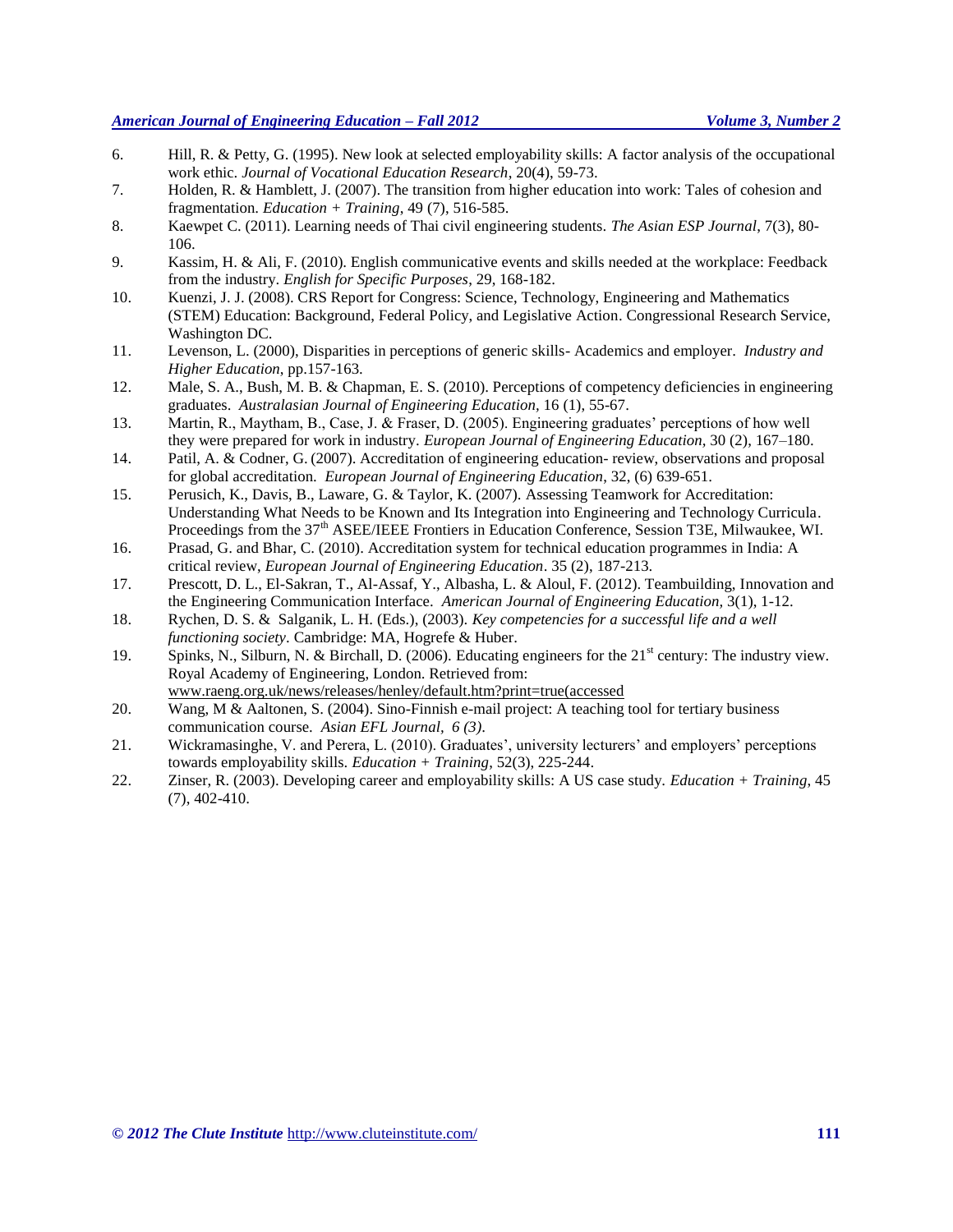# **Appendix**

**Question 1:** Please fill the following information (optional)

Name: …………………… Age: ………………….….

Gender: ……………... …. City:……………...……….

# **Question 2:** Describe your type of company or business.

- a. construction
- b. high tech
- c. manufacturing
- d. others (please specify)  $\ldots$   $\ldots$   $\ldots$   $\ldots$   $\ldots$   $\ldots$   $\ldots$   $\ldots$   $\ldots$   $\ldots$   $\ldots$   $\ldots$

**Question 3:** What is the number of engineering graduates recruited recently in your company?

- a. 0-5
- b. 6-10
- c. 10-15
- d.  $15+$

**Question 4:** What types of FORMAL oral communication occur in your company? (please check all that are relevant)

- a. presentations
- b. interviews
- c. workshops
- d. speeches
- e. seminars

**Question 5:** What types of INFORMAL oral communication occur in your company? (please check all that are relevant)

- a. staff meetings
- b. social gatherings
- c. discussions
- d. phone calls

**Question 6:** What types of written communication occur in your company? (please check all that are relevant) a. emails e. proposals h. technical reports

- 
- e. proposals h. technical reports
- b. letters f. summaries i. application forms
- c. memos g. surveys j. newsletters
- d. advertisements
- 

e.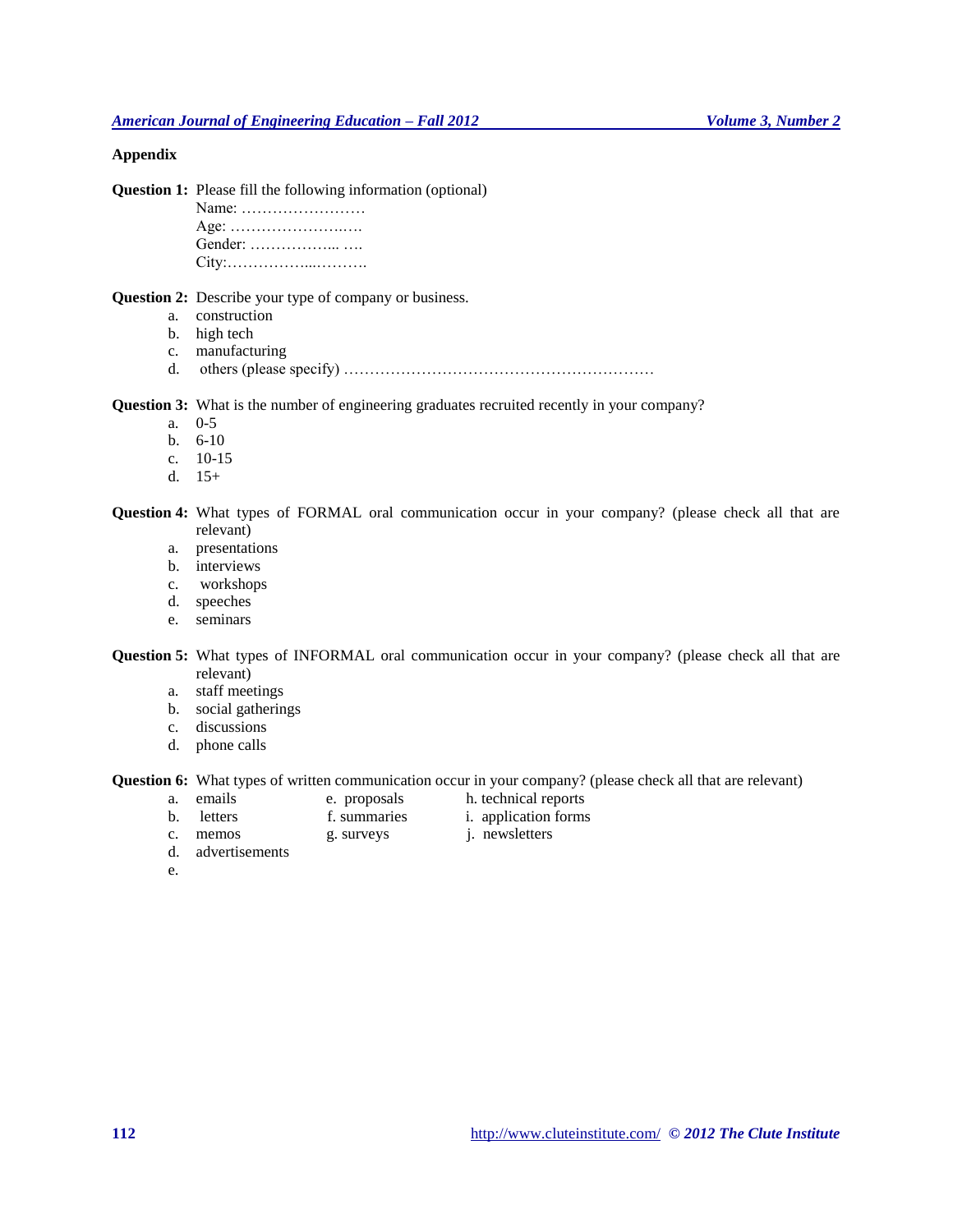**Question 7:** Please rank the newly recruited engineers' effectiveness of/in the following areas of communication.

| <b>Communication area</b>                                     | <b>Strongly</b><br>agree | Agree | <b>Disagree</b> | <b>Strongly</b><br>disagree | N/A |
|---------------------------------------------------------------|--------------------------|-------|-----------------|-----------------------------|-----|
| New recruits are able to give a good impression in a job      |                          |       |                 |                             |     |
| interview                                                     |                          |       |                 |                             |     |
| New recruits have good presentation skills                    |                          |       |                 |                             |     |
| New recruits are able to evaluate and interpret information   |                          |       |                 |                             |     |
| New recruits are able to fill out an application form         |                          |       |                 |                             |     |
| New recruits are able to work in groups                       |                          |       |                 |                             |     |
| New recruits are able to apply engineering knowledge to       |                          |       |                 |                             |     |
| the job                                                       |                          |       |                 |                             |     |
| New recruits are able to produce effective technical          |                          |       |                 |                             |     |
| reports                                                       |                          |       |                 |                             |     |
| New recruits are able to write a survey/question aire to      |                          |       |                 |                             |     |
| explore primary resources                                     |                          |       |                 |                             |     |
| New recruits are able to write an accurate memo               |                          |       |                 |                             |     |
|                                                               |                          |       |                 |                             |     |
| New recruits are able to prepare a portfolio (a file contains |                          |       |                 |                             |     |
| examples of work)                                             |                          |       |                 |                             |     |
| New recruits are able to summarize information                |                          |       |                 |                             |     |
| New recruits are able to use websites, check and answer       |                          |       |                 |                             |     |
| emails regularly                                              |                          |       |                 |                             |     |

# **Question 8:** Please rank the newly recruited engineers' effectiveness of/in the following areas of personality traits (features):

| <b>Personality Trait</b>                                 | <b>Strongly</b><br>Agree | Agree | <b>Disagree</b> | Strongly<br>disagree | N/A |
|----------------------------------------------------------|--------------------------|-------|-----------------|----------------------|-----|
| New recruits are able to take initiative.                |                          |       |                 |                      |     |
| New recruits are able to work under pressure             |                          |       |                 |                      |     |
| New recruits are able to think critically                |                          |       |                 |                      |     |
| New recruits have good management skills                 |                          |       |                 |                      |     |
| New recruits have good organization skills               |                          |       |                 |                      |     |
| New recruits are innovative (come up with new ideas)     |                          |       |                 |                      |     |
| New recruits are reliable (depend on themselves)         |                          |       |                 |                      |     |
| New recruits are flexible.                               |                          |       |                 |                      |     |
| New recruits are punctual/on time.                       |                          |       |                 |                      |     |
| New recruits have problem solving skills                 |                          |       |                 |                      |     |
| New recruits are able to leave personal problems at home |                          |       |                 |                      |     |
| New recruits dress appropriately                         |                          |       |                 |                      |     |
| New recruits enjoy a good sense of ethics                |                          |       |                 |                      |     |

**Question 9:** Have you ever encountered a situation where you have had to offer the newly recruited engineers inhouse training to improve their employability skills (communication skills or personality traits)?

a. Yes

If yes, what issues did you cover?

- b. No
- c. To some extent
	- If yes, what were the shortcomings?

…………………………………………………………………………………………

*© 2012 The Clute Institute* http://www.cluteinstitute.com/ **113**